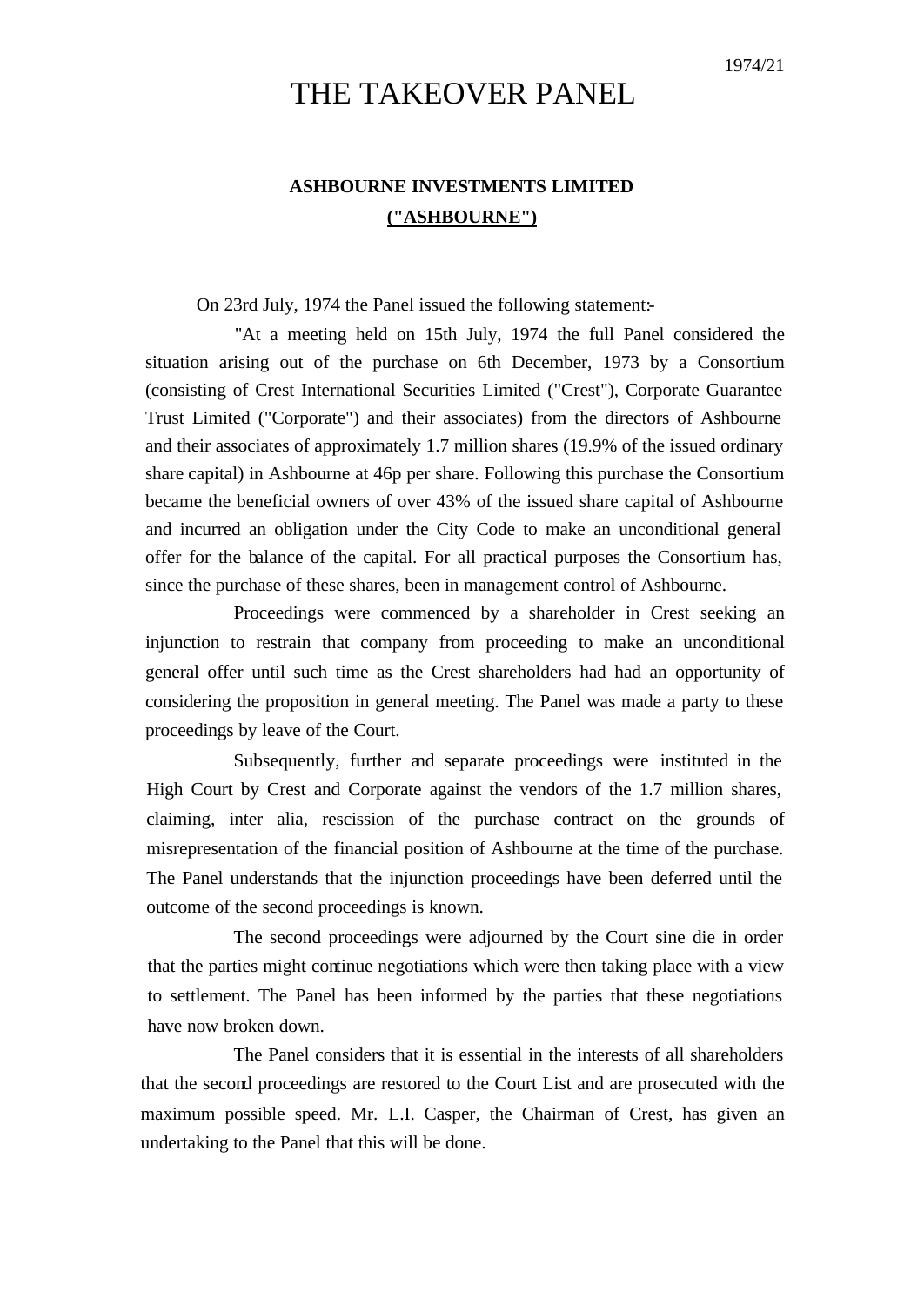In the meantime and without seeking to influence or anticipate the result of the proceedings, the Panel considers that the proper and fairest course, pending the outcome of such proceedings, is for it to direct that the Consortium and the board of Ashbourne shall take immediate steps to procure that:-

- (1) The Consortium's representatives on the Ashbourne board be reduced from four to two.
- (2) Mr. L.I. Casper stands down as Chairman of Ashbourne in favour of a director not associated with the Consortium.
- (3) A representative of the Ashbourne Shareholders Action Committee (which represents some 12% of the issued share capital and which has requisitioned a general meeting of the company for the purpose of removing all the directors) be invited to join the board.
- (4) The Consortium do not exercise the voting rights attached to 19.9% of the ordinary shares in Ashbourne (being the shares purchased by them on 6th December, 1973) and the Consortium exercise the voting rights attached to any other shares held by any of them in such a manner as may be appropriate so as to preserve the composition of the board on the above lines.

The Panel reserves its final consideration of the conduct of the parties and the obligations under the Code until the Court proceedings have been concluded."

Immediately upon receipt of the Statement, Crest, Mr. Casper and Corporate obtained an injunction from a Judge in Chambers restraining the Panel from publishing the Statement until 10.30 a.m. on 25th July. At a hearing on 25th July, this injunction was not extended.

On 24th July, solicitors to the Consortium sent a letter to solicitors to the Panel in which they indicated a clear intention on the part of the Consortium not to comply with the provisions of the Statement. In particular, they said:-

"The statement and directive were ones which our clients, anxious as they have been and still are to co-operate with the Panel, were quite unable to accept...

As to voting of shares, our clients could not possibly undertake not to vote their shares . . ."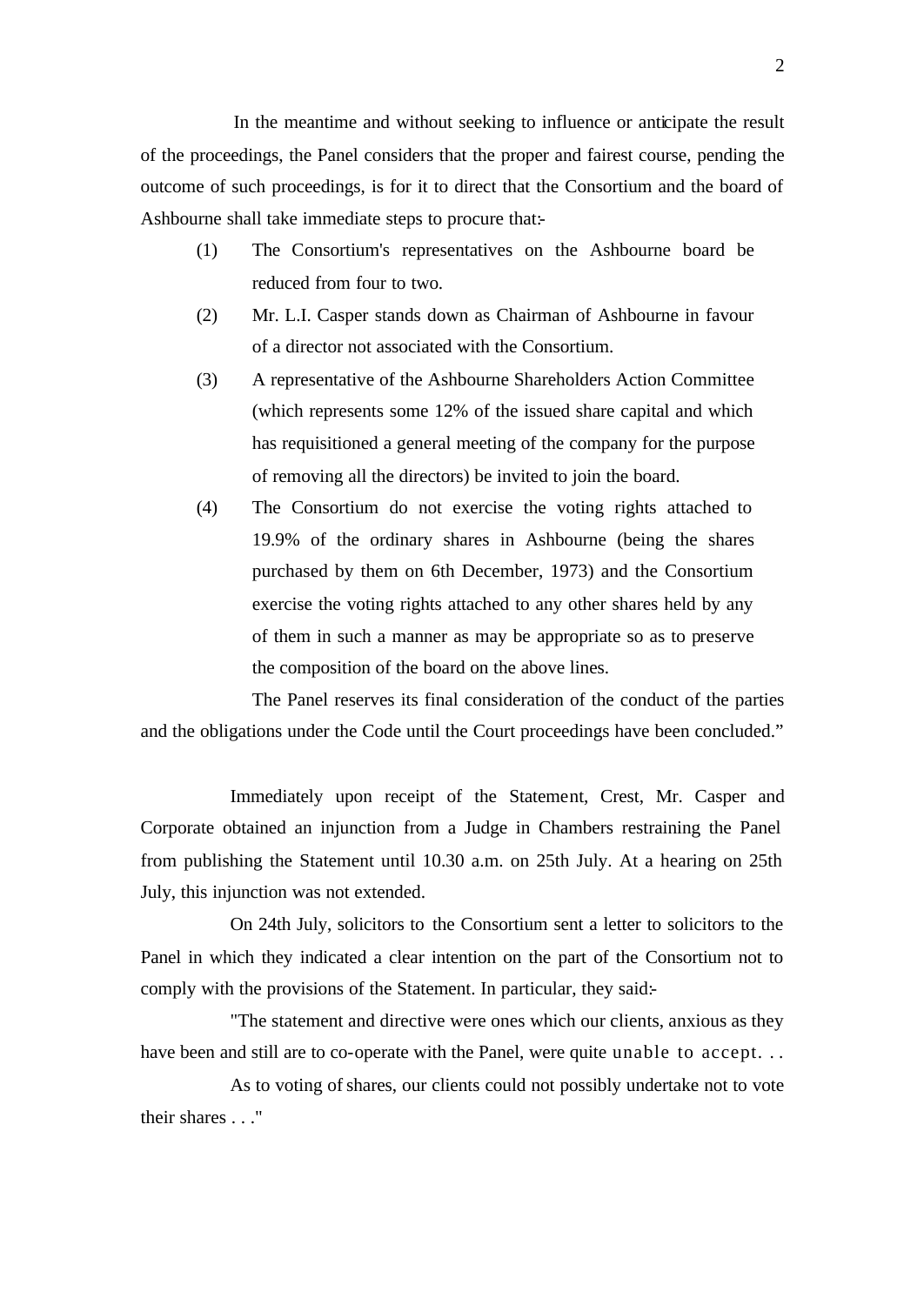On 1st August, four directors of the Consortium companies, Messrs. L.I. Casper, S.H. Ross, S.J. Barry and B. Simmons, issued a circular to all Ashbourne shareholders which again clearly indicated that the Consortium did not intend to comply with the requirements of the Statement. The circular included the following paragraph:-

"The Consortium. . . believe that it would be fundamentally contrary to the interests of Ashbourne shareholders and their own shareholders, for the reasons set out in more detail below, to reconstitute the Board of Ashbourne as proposed by the Panel and to accept a restriction on the voting rights attached to their shareholding in Ashbourne."

The non-Consortium directors of Ashbourne, who had a majority on the board, substituted Mr. K.F. Suggett for Mr. Casper as Chairman, added a representative of the Action Committee to the board and made certain management changes. As indicated above, the Consortium, however, failed to comply with ruling (l) and indicated an intention not to comply with ruling (4).

The Panel executive took steps to bring the whole matter before a meeting of the full Panel on a complaint that the refusal of the Consortium to comply with the directions contained in the Statement constituted a breach of the Code. Thereupon the Consortium put in an application for leave to appeal to the Panel's Appeal Committee against the findings set out in that Statement. This application was heard by the Panel on 9th August. The Panel decided that leave to appeal should not be given and proceeded to hear the complaint by the Panel executive.

After giving full consideration to the arguments addressed to it on behalf of the Consortium, the Panel has found as a fact, and indeed it was not disputed, that the Consortium had refused to give effect to rulings given by the Panel in its Statement of 23rd July. The Panel is unable to express any opinion on the validity of criticisms which were made by the representatives of the Consortium of the earlier management of the Ashbourne group. These criticisms are strongly denied by Mr. K.F. Suggett, the Chairman, and other non-Consortium directors of Ashbourne. These matters are in issue in the legal proceedings at present pending, and the Panel considered it would be quite improper for it to reach any conclusion about them even had it considered that they were relevant to the issues immediately before the Panel. The Panel noted, however, the view of the Chairman of Ashbourne that compliance with